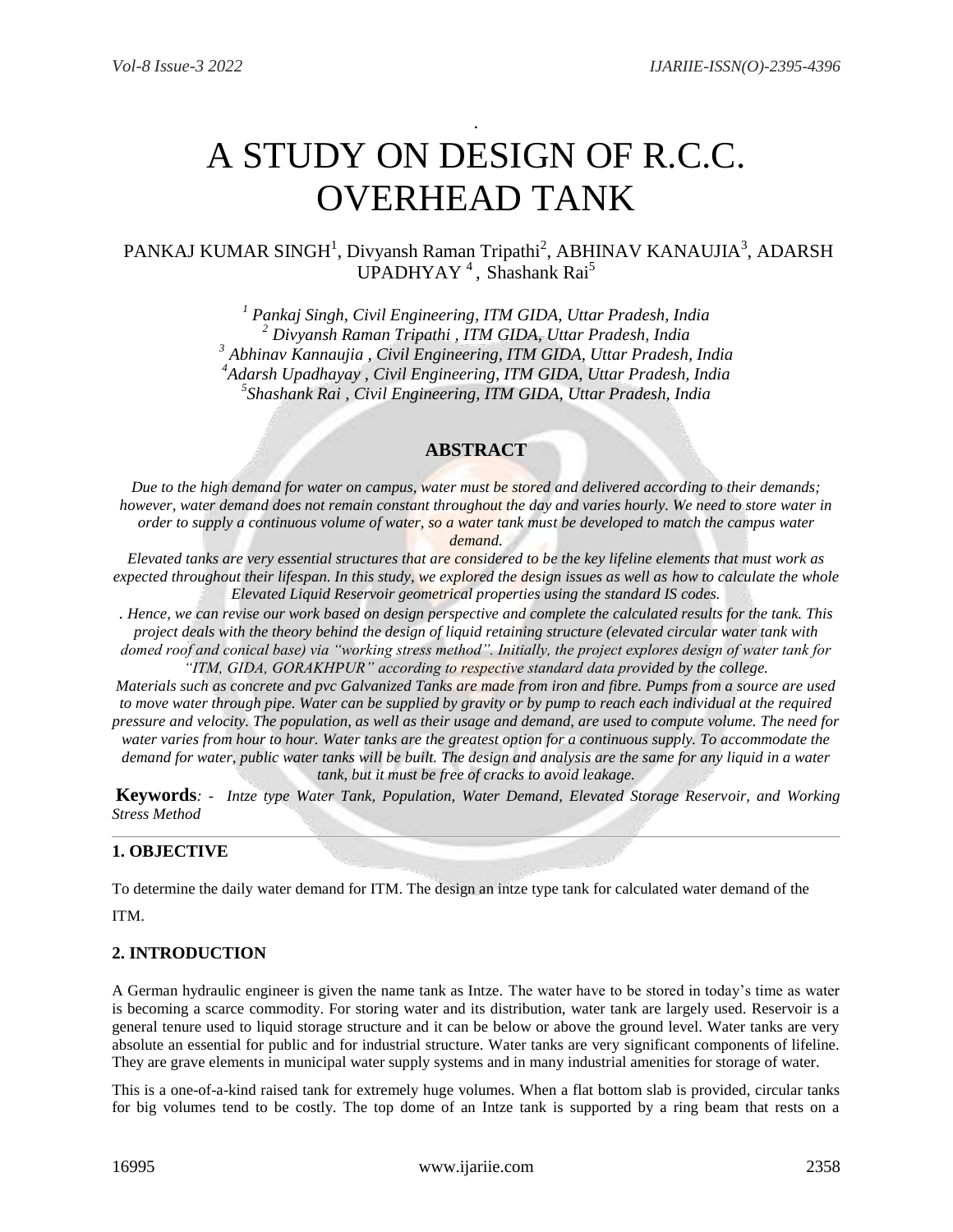cylindrical wall. Ring beams and a conical slab support these walls. A bottom dome will be installed, which will be supported by a ring beam. The conical and bottom domes are designed so that the horizontal thrust from the conical base is matched by the bottom dome's push.

# **3.LITERATURE REVIEW**

**Thalapathy. M and et.al:** Water, petroleum products, and other liquids are stored in storage reservoirs, . To reduce leakage, the tanks are built as crack-free constructions. This study examines the design of a liquid retention structure utilising the working stress approach in depth. The project focuses on reservoir design for overhead water tanks.

The document provides information about safe tank design at a low cost. To make tank design more cost-effective, dependable, and simple. The study explained the design philosophy for a safe and cost-effective water tank.

**SK.NASEEMA and et.al:** According to historical records, most reinforced concrete elevated water tanks around the world fell or were severely damaged during earthquakes. A common study in this subject identifies the causes of supporting system failure, revealing that the supporting system of elevated tanks is more crucial than the supporting systems of other structural types of tanks. The purpose of this study is to see if a water tank supported on shafts is compatible. The results reveal that varied water tank capacities alter structural response.

**Bugatha Adilakshmi and et.al:** To prevent leaking, basically tanks are designed as crack-free constructions. The working stress approach is used to construct an INTZE tank, while the limit state method is used to create the tank's elements. When compared to alternative shapes, circular shapes are usually favoured for a given capacity since stresses are consistent and low. The theory, design, and analysis of the INTZE type water tank are all covered in this project. The major goal of this study is to provide the most accurate estimations of the amount of concrete and steel necessary for a particular water capacity.

**Ranjit Singh Lodhi and et.al:** In India, the Intze type tank is the most common overhead water tank. These tanks are built in accordance with IS: 3370, which is a code of practise for concrete buildings for liquid storage. In 2009, BIS completed the revision of IS 3370 (parts 1& 2), which had been in the works since 1965. Currently, a vast number of overhead water tanks are utilised to transport water for public utilities, with the majority of the tanks being designed according to the old IS Code: 3370-1965.

# **4. COMPONENTS OF INTZE TYPE TANK**

**a-Top dome:** The top dome is roughly 100mm to 150mm thick, with meridians and latitudes reinforced. 1/5 of the span is typical.

**b- Ring Beam supporting the top dome:**- The ring beam is necessary to resist the horizontal component of the dome's thrust. The ring beam is made to withstand the tension.

**c- Cylindrical wall:** This wall is meant to relieve hoop strain induced by horizontal water pressure.

**d- Ring Beam at the junction of the cylindrical wall and the conical shell:-** The ring beam is used to resist the horizontal component of the conical wall's response on the cylindrical wall. The produced hoop stress was also designed into the ring beam

**e- Conical Slab:-** Designed for hoop tension due to water pressure. This slab designed as a slab spanning between the ring beam at top and the ring girder at bottom.

**f- Bottom Dome:-** The floor can be either circular or domed ,The slab is supported on the ring girder.

**g-The Ring Girder:-** Designed to support the tank and its components. The girder is supported on columns and braced at intervals that are designed for resolving bending moment and torsion.

**h- Columns Braces:-** Designed for the total load transferred on them. Those columns be braced at regular intervals and designed for wind pressure or seismic loads whichever applies.

**i-Foundations:-** A combined footing foundation is usually provided for all supporting columns.It is usual to make the foundation consisting of a ring girder and a circular slab.

# **5- METHODOLOGY ADOPTED**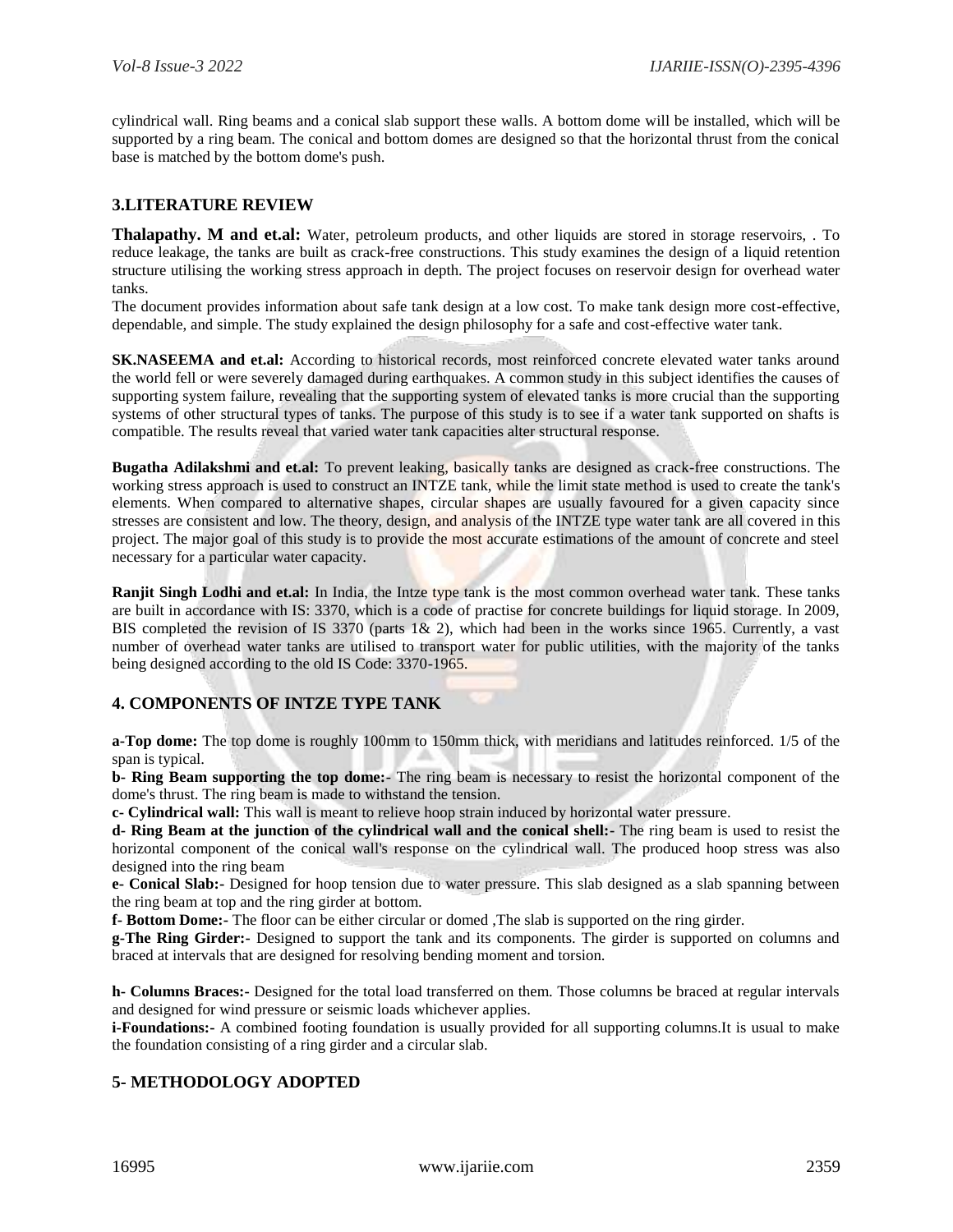We are carrying our work by using "Working Stress Method" And M-30 Grade of Concrete and HYSD Steel Bars

# **5.1 POPULATION FORECASTING-**

#### ARITHMETICAL INCREASE METHOD

This strategy is appropriate for huge, historical cities that have undergone tremendous development. If it is utilised for tiny, average, or relatively new cities, the outcome will be lower than the current figure. According to the last census report, the average increase in population each decade is determined. The population of the future decade is calculated by adding this increased value to the current population. As a result, it is thought that the population is growing at a steady rate. As a result,  $dP/dt = C$ , indicating that the rate of population change through time is nearly constant. As a result, after n (number) decades, the population will be  $Pn = P + n.C$ . Pn represents the population after n (number) decades, while P represents the current population.

## **Calculation of future population**

#### **(a) Arithmetical progression method**

 $P_n = P_0 + n\bar{x}$ , where,

- $P_0$  last known population
- P<sup>n</sup> population (predicted) after 'n' number of decades,
- n number of decades between Po and Pn and,
- $\bar{x}$  the rate of population growth.
- $P_{2035} = 4000+1.5(200)$

$$
=4300
$$

(b) **Geometrical progression method**

$$
P_n = P_0 (1 + \frac{r}{100})^n
$$

Where,

 $P =$  Present population

$$
n = no. of decades.
$$

 $r =$  geometric mean  $(\%)$ 

$$
\mathbf{r} = (\mathbf{r1} \times \mathbf{r2} \times \mathbf{r3} \times \dots \dots \times \mathbf{rn})^{\frac{1}{n}}
$$

```
^{1}/_{4}=(0.069 \times 0.148 \times 0.097 \times 0.081)
```
 $= 0.09463$ 

$$
P_{2035} = P_{2020} (1 + r_g)^n
$$

 $=4000(1+0.09463)^{1.5}$ 

 $=4378.576$ 

**(c) Incremental increase method**

$$
P_n = Po + n\bar{x} + \frac{n(n+1)}{2}\bar{y}
$$

 $\bar{x}$  = average increase of population of known decades

 $\bar{v}$  = average of incremental increases of the known decades

 $\therefore$  P<sub>2035</sub> = 4000+1.5(200)+1.5<sup>(1.5+1)</sup> 125 = 4034.37

#### **Therefore, the actual population is the average of the above method = 4404**

÷.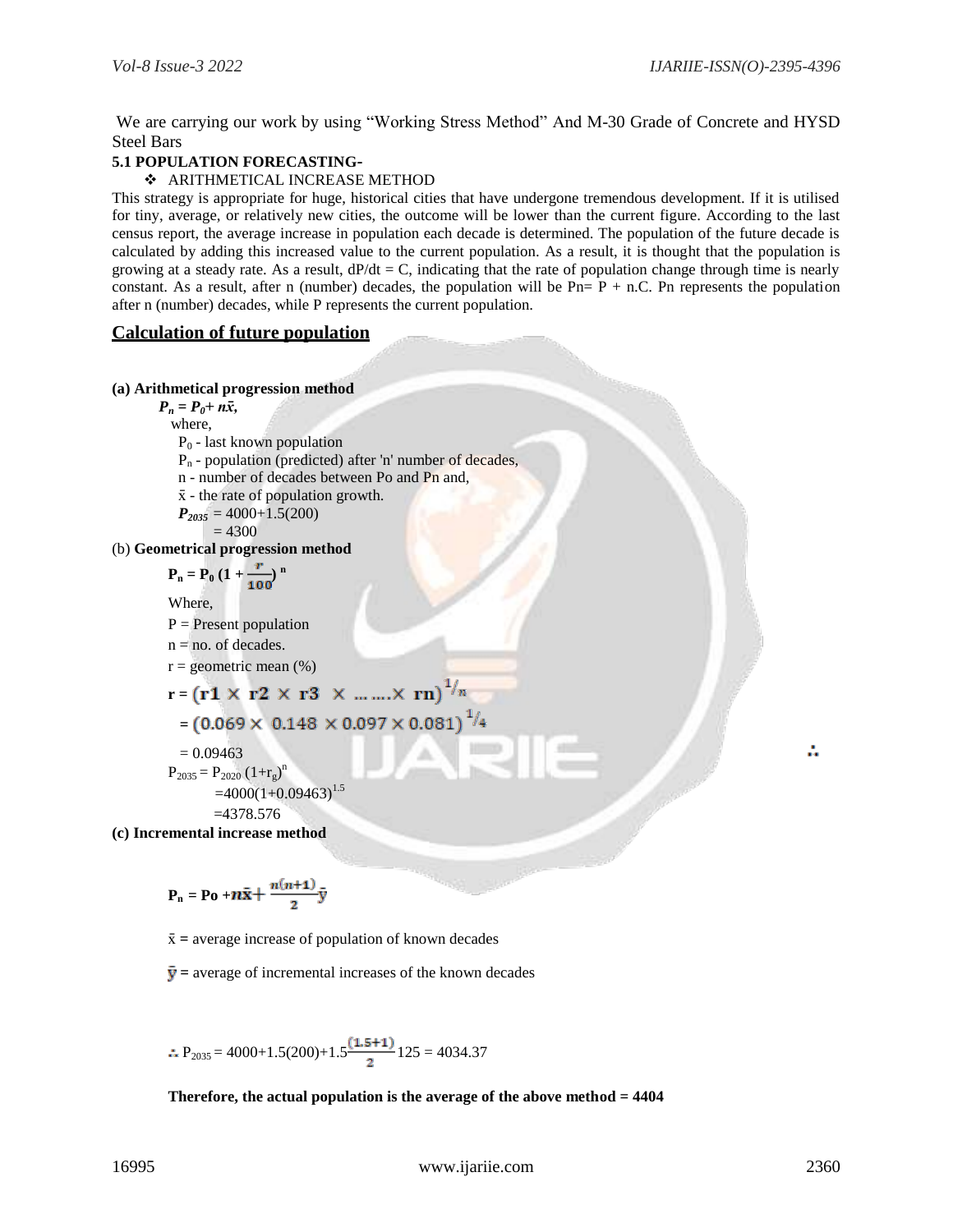# **THE POPULATION OF ITM AND THEIR WATER DEMAND- (Table 1)**

# $\triangleright$  For current population of the college campus upto 2020

| S.No. | <b>Department</b>       | <b>Population</b> | <b>IS</b> Recommended Draft | Water<br><b>Total</b> |
|-------|-------------------------|-------------------|-----------------------------|-----------------------|
|       |                         |                   | (LP/D)                      | <b>Demand</b>         |
|       | Faculty                 | 200               | 45                          | 9000                  |
|       | Day Scholar             | 4000              | 45                          | 180000                |
|       | Hosteller & Residential | 250               | 135                         | 33750                 |
|       |                         | 4450              |                             | 222750                |

# $\triangleright$  For future population of the college campus upto 2035

| S.No. | <b>Department</b>       | <b>Population</b> | <b>IS</b> Recommended Draft   Total Water<br>(LP/D) | <b>Demand</b> |
|-------|-------------------------|-------------------|-----------------------------------------------------|---------------|
|       | Faculty                 | 221               | 45                                                  | 9945          |
|       | Day Scholar             | 4405              | 45                                                  | 198225        |
|       | Hosteller & Residential | 276               | 135                                                 | 29835         |
|       |                         | 4902              |                                                     | 245338        |

# **6- SITE SELECTION**



**Site of Intze type water tank**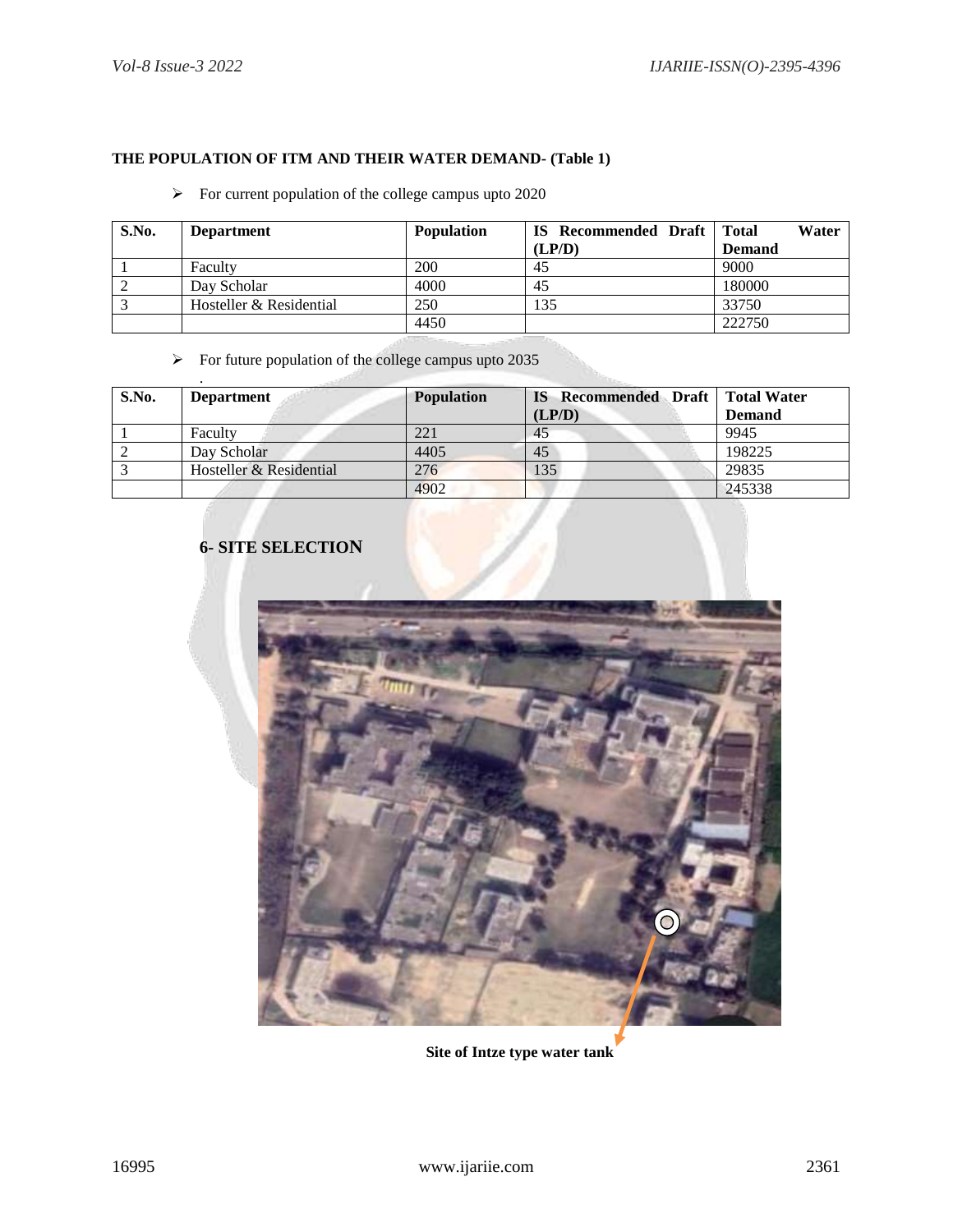# **7- STRUCTURAL DESIGN AND CALCULATION**

| S NO           | <b>COMPONENTS OF INTZE</b>   | REINFORCEMENT DETAILS                       | <b>MATERIAL USED</b>           |
|----------------|------------------------------|---------------------------------------------|--------------------------------|
|                | <b>TANKS</b>                 |                                             |                                |
|                | Top dome                     | 8 mm $\emptyset$ bars $@160$ mm c/c in both | M30, Concrete HYSD Bars having |
|                |                              | direction                                   | weight 1542261.55 N            |
| $\overline{2}$ | Top Ring Beam                | 8 mm $\emptyset$ bars - 2 legged vertical   | M30, Concrete HYSD Bars having |
|                |                              | stirrups $@150$ mm c/c                      | weight 1542261.55 N            |
| 3              | Cylindrical Wall             | Provide ring of 10 mm $\phi$ bar of         | M30, Concrete HYSD Bars having |
|                |                              | spacing 300,200 and 150 mm at 2m,           | weight 1542261.55 N            |
|                |                              | 3m, and 4m below top respectively           |                                |
| 4              | <b>Bottom Ring</b>           | Provide 30 mm $\emptyset$ - 4 Nos.          | M30, Concrete HYSD Bars        |
| 5              | <b>Conical Dome</b>          | Provide 18mm $\phi$ bar @ 150 mm c/c        | M30, Concrete HYSD Bars having |
|                |                              | on each face with distribution              | weight 888576.5876 N           |
|                |                              | bar of 10 mm $\emptyset$ @ 120 mm c/c       |                                |
| 6              | <b>Bottom Spherical Dome</b> | 10 mm $\phi$ bars $\omega$ 130 mm c/c       | M30, Concrete HYSD Bars having |
|                |                              |                                             | weight 220893.2335 N           |
| 7              | <b>Bottom Circular Beam</b>  | Provide 12 mm $\emptyset$ bar 2 legged mm   | M30, Concrete HYSD Bars having |
|                |                              | stirrups $@110$ mm c/c                      | weight 392699.082 N            |
| 8              | Column                       | 10 mm $\emptyset$ bar ring of 250 mm c/c    | M30, Concrete HYSD Bars        |
| 9              | <b>Brace</b>                 | 20 mm $\emptyset$ bar 4 Nos each at the top | M30, Concrete HYSD Bars        |
|                |                              | and bottom                                  |                                |
| 10             | Foundation                   | 18 mm $\phi$ bar @ 105 mm c/c at the        | M30, Concrete HYSD Bars        |
|                |                              | bottom of slab with distribution bar of     |                                |
|                |                              | 10 mm $\phi$ 145 mm c/c at support          |                                |
|                |                              | and 200 mm at the edge                      |                                |

# **8- DESIGN OF INTZE TANK**

**JARIIE**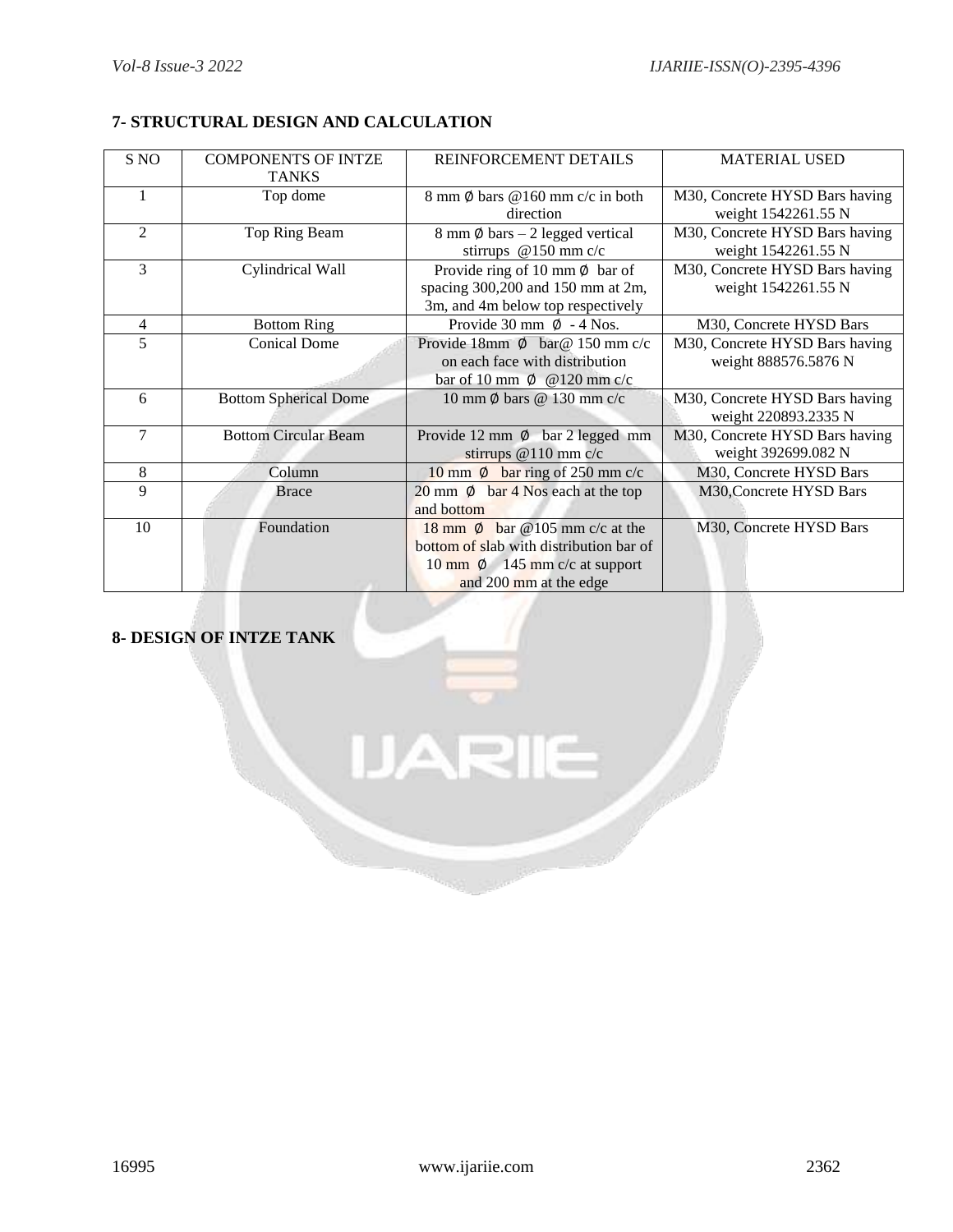

# **CONCLUSION:**

 In today's world, water storage in the form of tanks for drinking and washing, swimming pools for exercise and recreation, and sewage sedimentation tanks are becoming increasingly important. We provide rectangular water tanks for modest amounts of storage and circular water tanks for larger amounts. The Intze tank is a circular tank with modifications. Because the lower dome in this design resists horizontal force, the Intze tank is built to save money on the project. Capacity of this reservoir is 1.5 times the demand of water i.e. 450000 litres to meet Maximum Daily Demand.

The design of an Intze water tank is a time-consuming process. The entire construction was developed manually using the "Working Stress Method" with M20 concrete and HYSD steel bars. The staging has been constructed for optimal safety, taking into account the effects of seismic and wind forces.

As a result, the planned site will be able to meet both current and future needs.

#### **REFERENCE**

[1] I.S CODE 456:2000 for RCC.

[2] I.S CODE 11682:1985 (Criteria for Design)

[3] I.S CODE 3370:2009 (Part IV-1967) (Concrete structure for storage of liquid)

[4] I.S CODE 1172:1993 for various water demand

[5] Element of environmental engineering (BIRIDI).

[6] Reinforce concrete structures (Dr. B.C PUNMIA).

[7] 2008 edition of M.L Gambhir "Design of Reinforced concrete structures", PHI Learning Pvt. Ltd., New Delhi.